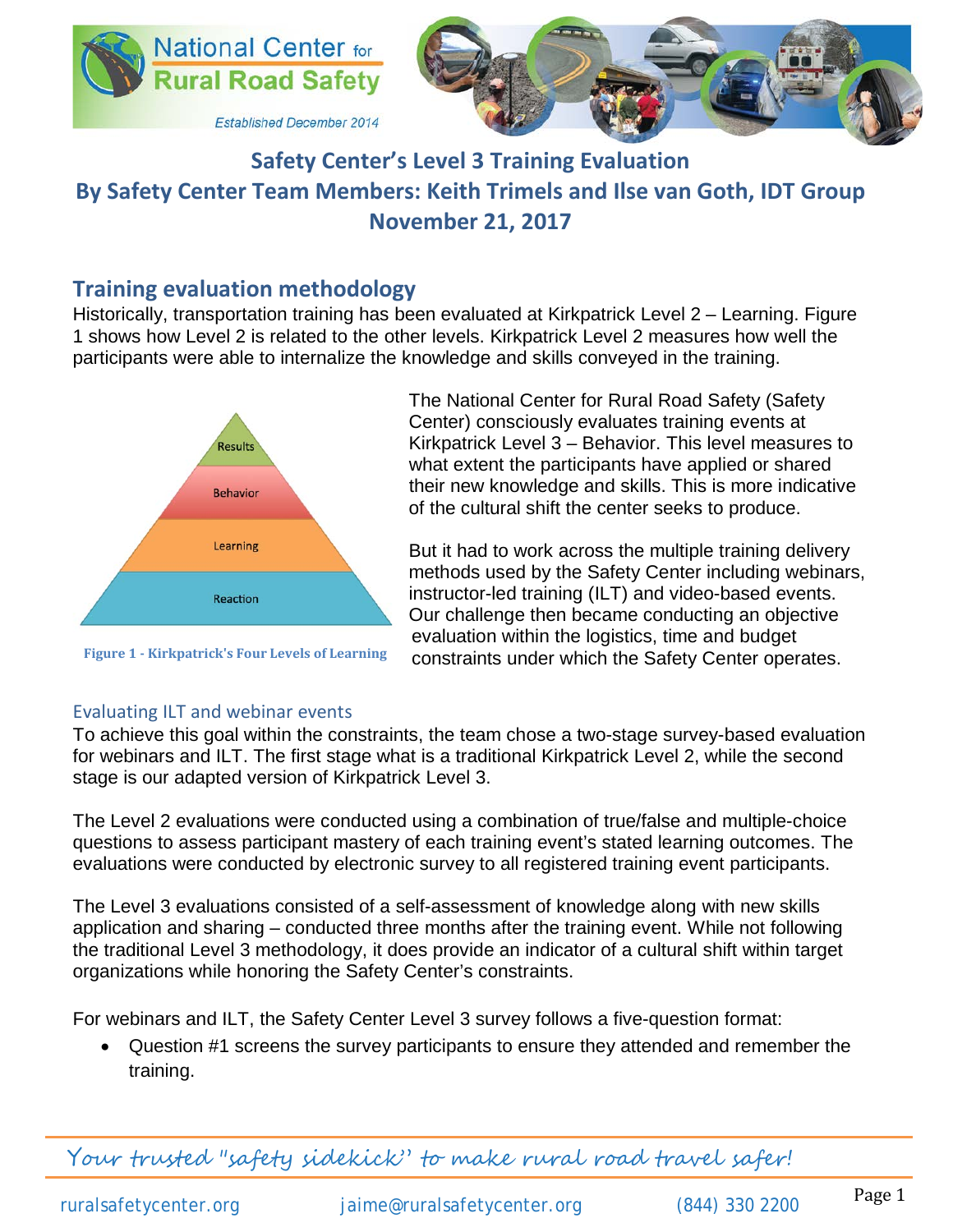



**Established December 2014** 

- Questions #2 and #3 quantitatively measure at what level the participant has applied the new knowledge, as represented by the learning outcomes, to their job responsibilities.
- Question #4 quantitatively measures how broadly the participants have shared that knowledge with their colleagues.
- Question #5 collects qualitative feedback on how the knowledge has been applied and shared.

The following are examples of the five questions from one of the Safety Center's webinars:

- 1. Did you attend the Rural Safety Center's *"Converting Paved Roads to Unpaved"* webinar that was held April 4, 2017?
- 2. I can identify the reasons why a road might be a candidate for conversion from paved to unpaved.
- 3. I can recognize the differences between practices that increase the likelihood of a successful unpaving project, and those practices that may reduce an unpaving project's effectiveness.
- 4. With how many members of my organization have I shared my knowledge and understanding of why and how roads may be converted from paved to unpaved?
- 5. Please provide examples of how you have evaluated roads for conversion or have executed an unpaving project.

### Evaluating video-based training events

Because asynchronous video-based trainings such as YouTube do not capture viewer ID, we could not use a survey evaluation. That means capturing a Level 2 evaluation is not possible.

But we still wanted to identify an indicator of Level 3 application and sharing, so we did an exhaustive literature review. After extensive research, the team determined that video viewership over time could provide a *qualitatively-correlated* measurement for evaluation.

We start by capturing the total viewership of the video at the following points in time: **Day 1**, **Day 3**, **Day 7**, **Week 2**, **Month 1** and **Month 3**. Then, we plot the results over time to create a trend line. The shape of this trend line indicates how extensively the video was shared<sup>[1](#page-1-0)</sup> – whether the video "went viral."

To further compare video-based, ILT and web-based training events, we have supplemented the slope analysis of the video trend line with a more traditional metric. With an additional year of measurement for year 2 video-based training events, we can now also use a more traditional total view measurement for the videos.

Your trusted "safety sidekick" to make rural road travel safer!

<span id="page-1-0"></span> <sup>1</sup> Keith A Trimels, Ilse van Goth, *Evaluating the Effectiveness of Video-Based Instruction*, IDT Group, 6 April 2016.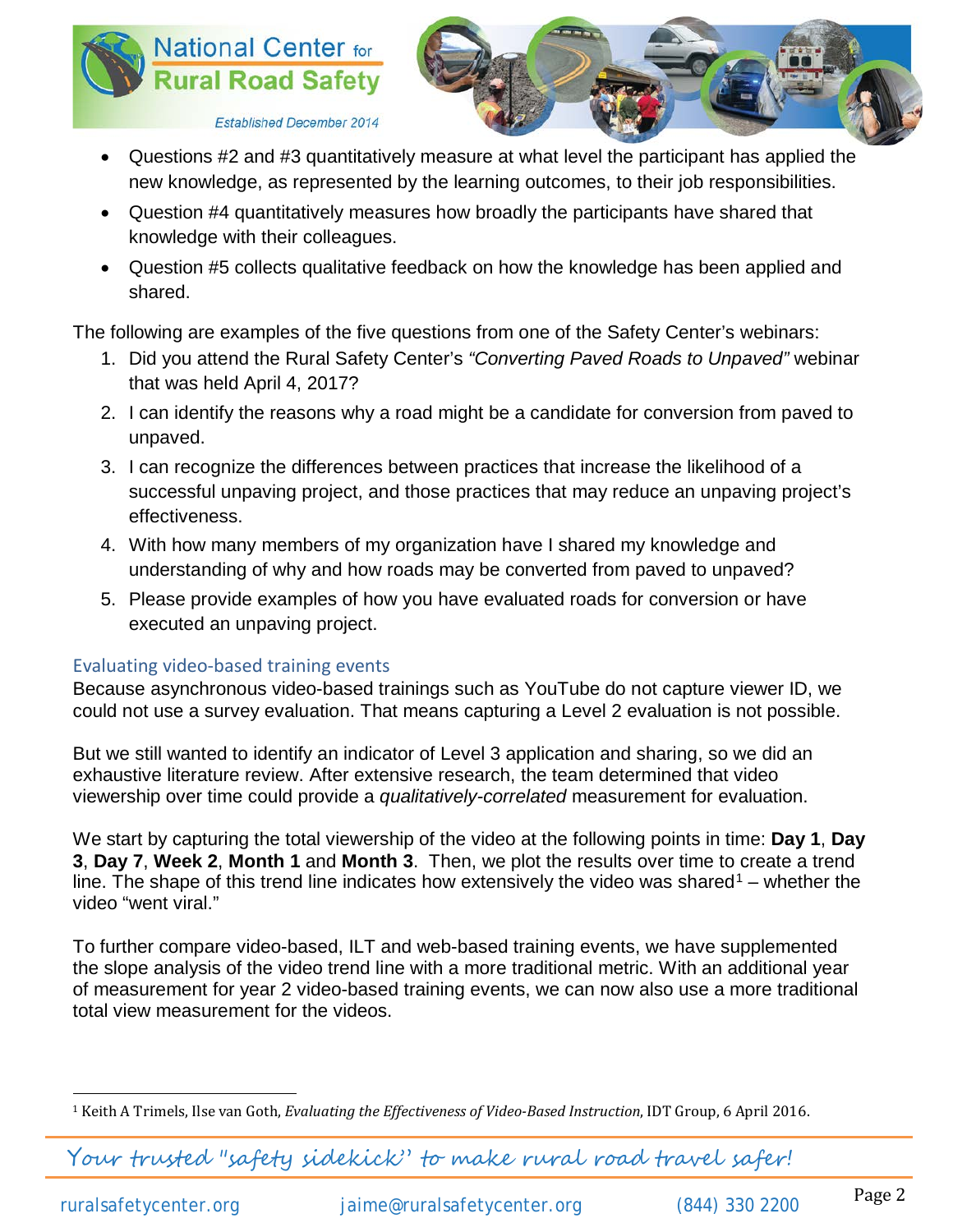



**Established December 2014** 

So with this year 3 report, we've incorporated total video views and calibrated it against ILT and webinar training events. The goal is to provide the Safety Center and others with knowledge – even if implied – that can help predict the cost vs. impact of future training efforts.

# **Overall training results through year 3**

To conduct the ultimate analysis at Kirkpatrick Level 3, there is a three-month window between the training event and the follow-up Level 3 data collection. Therefore, we've analyzed the data for training events from August 2016 through July 2017, which equates to an October 2017 Level 3 evaluation.

The training priorities identified by the Stakeholder Group, with input from FHWA, drove most of the Safety Center's training during this period to webinar-based and video-based training events. Because of the Safety Center's Safety Summit, no webinar was conducted in September 2016. And no webinar was conducted in October 2016.

Of the ILT training conducted by Safety Center personnel, all were conducted in conjunction with other transportation organizations or their conferences. As a result, we did not have access to the ILT attendee list for follow-up surveys. So our training analysis through year 3 includes only webinars and video-based events.

#### Level 2 for webinar events

As with year 2, every Safety Center webinar training event achieved average participant mastery above the typical 70% competency threshold (Figure 2). In fact, the lowest level for year 3 was 85.0% in May 2017 compared to a year 2 low of 79.8% in July 2016.



In further analyzing the year 3 results, we found the Level 2 survey results averaged 90.6% across all webinars. Mirroring the absolute low for the year, this compares favorably to the 86.9% average across a smaller webinar sample size in year 2.

Your trusted "safety sidekick" to make rural road travel safer!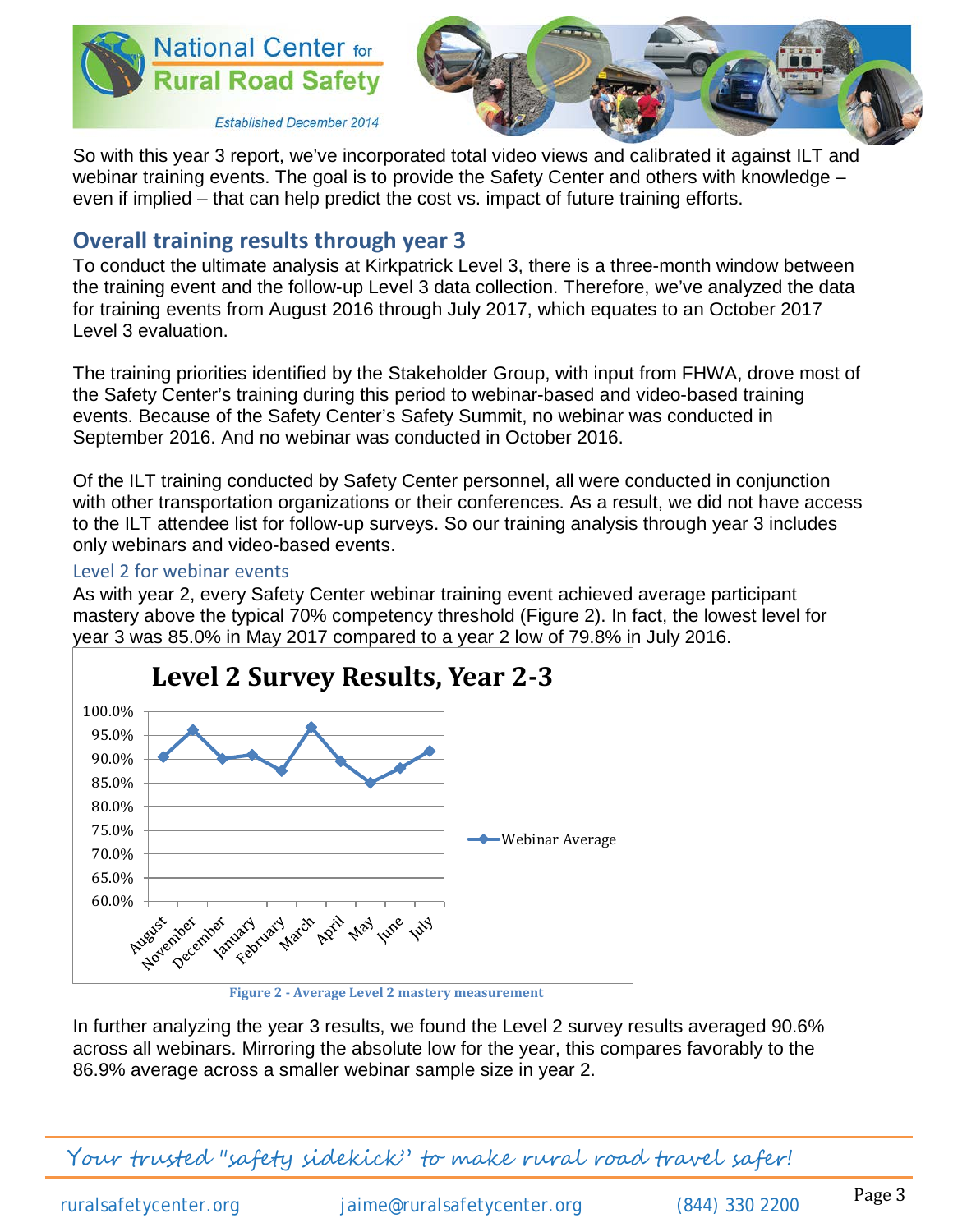



**Established December 2014** 

Determining direct causation, if any, for the increased Level 2 results is difficult. Multiple factors contribute to Level 2 competency including:

- 1. How clearly the learning outcomes are crafted
- 2. How well learning outcomes align with participant goals
- 3. How well the instructional content aligns with the learning outcomes
- 4. How effectively the course instructors convey the content
- 5. How well Level 2 assessment questions align with the learning outcomes and content

Adding to this complexity, several year 2 webinars were conducted by experts from outside the Safety Center. This means in many cases, Safety Center staff had minimal, if any, direct influence over items 1-4 on the above list.

By year 3, however, the Safety Center processes for web-based training were well established. So it's likely the Safety Center expectations for these items were more clear to both Safety Center staff conducting training events as well as staff coordinating training events conducted by experts outside the Safety Center.

### Level 3 for webinar events

As described in the *Evaluating ILT and webinar events* section, survey questions #2 and #3 provide a qualitative indicator of how the participants have applied the new knowledge to their job. For the answers, a 3 rating equates to *neutral*, 4 to *agree* and 5 to *strongly agree*.

As Figure 3 shows, the training events scored in the 3.6 – 4.2 range. That means that qualitatively, the participants were consistently applying or sharing their new knowledge as part of their job responsibilities.



**Figure 3 – Self-assessed application and sharing of learning**

Your trusted "safety sidekick" to make rural road travel safer!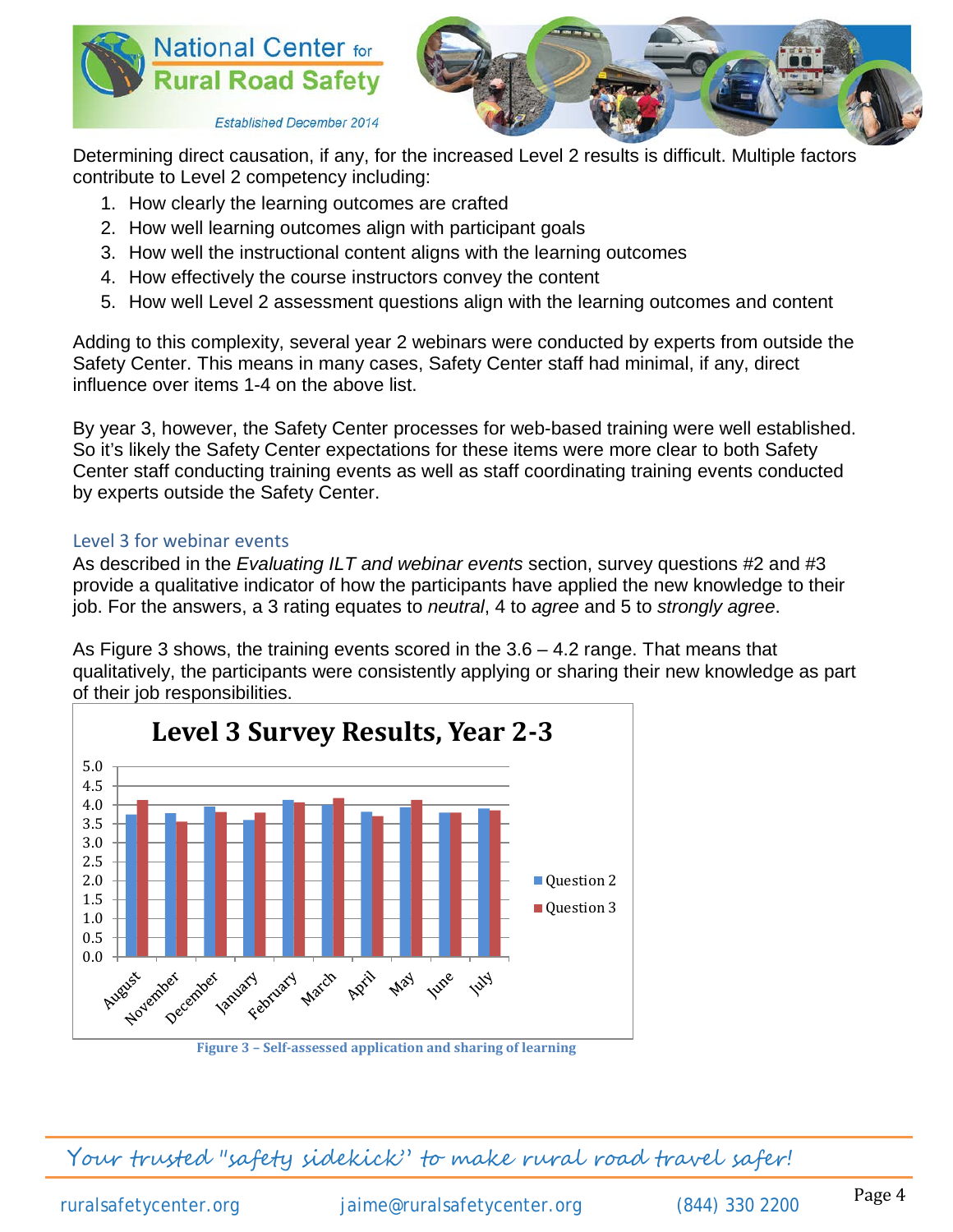



Question #4 sought to quantify the breadth at which the participants shared the information they gained with their colleagues. The answers represented ranges of sharing from none to more than 10 colleagues.

Over ten webinars, the sharing ranged from a statistical none to a statistical more than 5 colleagues. The average rating for year 3 was a 2.3, which approximates to an additional 2½ transportation professionals per attendee who were exposed to each webinar's information.

The number of webinar participants ranged from a low of 42 in August 2016 to a high of 103 in December 2016, with an average of 71 participants per webinar throughout the analysis period. In addition, webinars have been streamed an average of 45 times on-demand after the actual webinar was held.<sup>[2](#page-4-0)</sup> This brings the total average webinar viewership to 116 per webinar.

From question #4 of the Level 3 survey, these attendees shared the knowledge gained from the webinar with an average of 2½ colleagues – or an additional 290 transportation professionals. So without accounting for possible duplicate views, we can extrapolate that an average webinar reached 406 transportation professionals with the information.

#### Level 3 for video-based events

As with year 2, we analyzed the views over time. In *Evaluating the Effectiveness of Video-Based Instruction*, we noted an accelerating increase in the slope of views over a short period of time is known as a video "going viral." This behavior suggests a high rate of sharing regardless of the total number of views.

Through October 2017, the Safety Center has released three video-based training events – one in each year of the Safety Center's operation. To date, none have shown this short-duration pattern that reflects a virally-shared video. But the YouTube view data does offer an additional analysis opportunity.

Your trusted "safety sidekick" to make rural road travel safer!

<span id="page-4-0"></span> <sup>2</sup> From WTI web streaming data. This is a total streamed number and does not track unique views.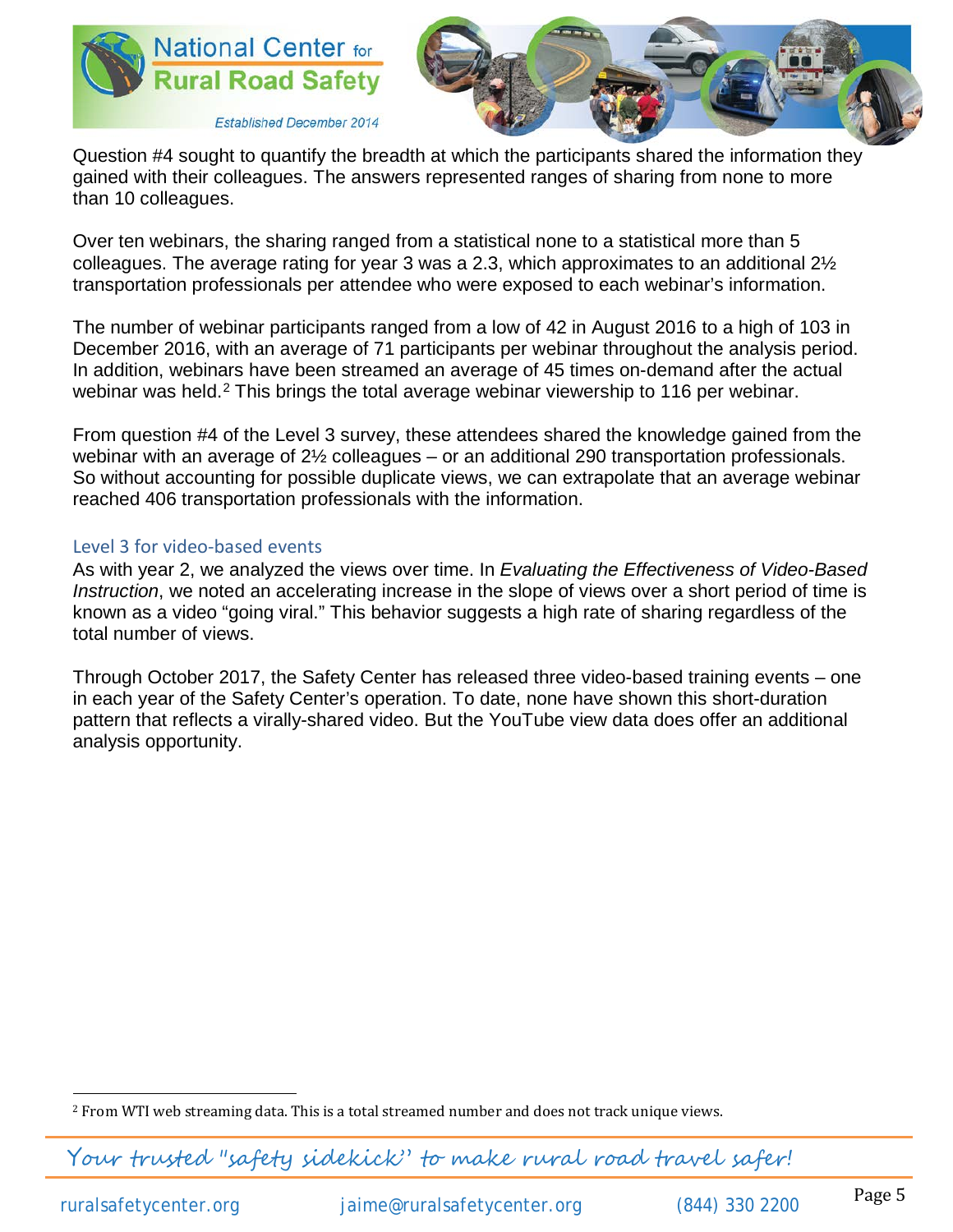



**Figure 4 – Video-Based Training Views Over Time**

#### First additional analysis point

As Figure 4 shows, the total number of views for the first two videos has continued to grow over time – albeit at a slower pace than in the months following the release. For these videos, after the first year they have attracted an additional 125 and 131 views respectively. And this comes after each were viewed over 300 times in the first 12 months.

The result is that the first two videos have each been viewed over 425 times, with the Road Safety Culture video receiving 500 views to date. $3$  These numbers exceed the 406 transportation professionals reached through an average Safety Center webinar training event.

**One important note:** It is not possible to directly measure how video viewers may or may not have applied the knowledge in their workplace. By contrast, we have self-certified survey data from the Safety Center webinars supporting the application of knowledge to the workplace, and the subsequent culture change that can be extrapolated from knowledge application.

#### Second additional analysis point

For the video views, we also looked at how viewers found the videos – especially during the initial release. By comparing the total number of video views to the click-throughs from the emails, we can determine the percentage of people who saw the video as a result of Safety Center marketing efforts and how many saw it from other sources such as sharing.

For the Tribal RSA video, 142 of the total 205 views came from Safety Center email links. So over 30% of the video views have come from outside Safety Center marketing efforts. This reflects sharing, of course, and likely some organic search results as well.

Your trusted "safety sidekick" to make rural road travel safer!

<span id="page-5-0"></span><sup>&</sup>lt;sup>3</sup> From YouTube web streaming data. This is a total streamed number and does not track unique views.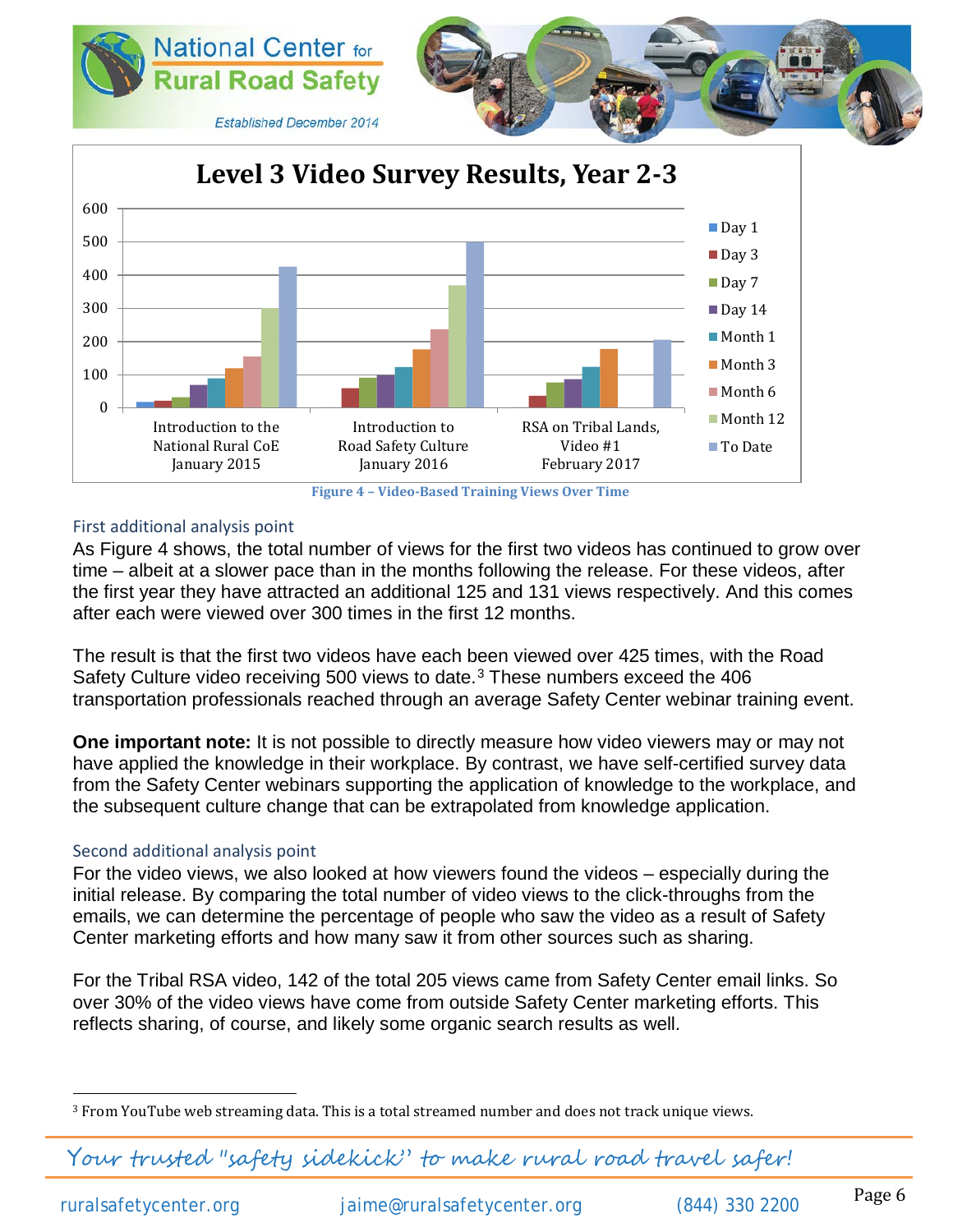



Also, following up on one of last year's annual report recommendations, we compared the open rates and click through rates for two different Safety Center email formats announcing new video-based training events. In addition to the traditional email newsletter format, we also used innovative email marketing techniques for the first Tribal RSA video.

For the innovative email announcing this video, we borrowed heavily from direct response marketing techniques used outside the transportation industry. The email was sent to 1,163 addresses and opened by 380 recipients for an open rate of 32.67%. Further, the video was selected and viewed by 115 recipients for a click through rate of 9.89%

A subsequent email with a link to the video followed the more traditional format. This email was sent to 1,217 addresses and opened by 300 recipients for an open rate of 24.65%. Further, the video was selected and viewed by 27 recipients for a click through rate of 2.22%. Admittedly, this was the second notification and many recipients may have viewed the video from the original innovative format email.

The important note is how these results compare to industry standards. We've extracted the data below from the closest comparable industries from email marketing provider MailChimp's customer results.[4](#page-6-0)

| <b>Industry</b>               | <b>Open Rate</b> | <b>Click Through Rate</b> |
|-------------------------------|------------------|---------------------------|
| Construction                  | 22.10%           | 1.95%                     |
| Consulting                    | 19.54%           | 2.26%                     |
| <b>Education and Training</b> | 22.00%           | 2.63%                     |
| Government                    | 26.33%           | 3.62%                     |
| Non-Profit                    | 24.98%           | 2.76%                     |

As you can see, the traditional email format mirrors the open rates and click through rates that can be expected across comparable industries. But the innovative email techniques produced results that far exceed the results of these comparable industries, particularly for the important click through rate. In fact, the innovative email techniques produced results that exceeded any industry that MailChimp tracks.

For open rates, the innovative techniques exceeded standards for any industry by a range of 48% to 147%. And for the even more critical click through rate, the innovative techniques exceeded standards for any industry by a range of 93% to 691%. We can clearly conclude that using innovative email marketing techniques maximizes how well our message is disseminated.

<span id="page-6-0"></span><sup>&</sup>lt;sup>4</sup> MailChimp, **Email Marketing Benchmarks**, Updated 1 February 2017.

Your trusted "safety sidekick" to make rural road travel safer!